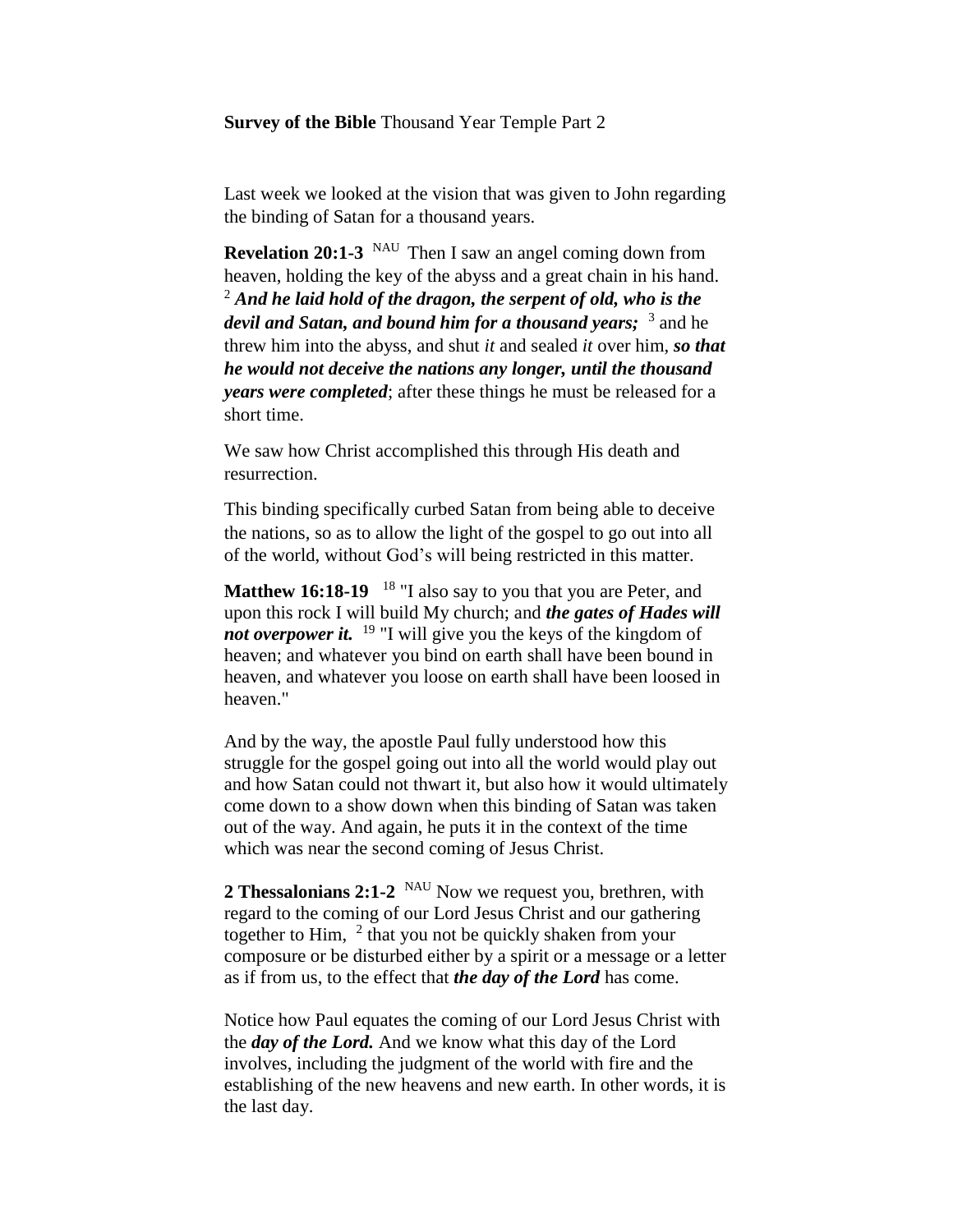**2 Peter 3:10** <sup>10</sup> But the *day of the Lord* will come like a thief, in which the heavens will pass away with a roar and the elements will be destroyed with intense heat, and the earth and its works will be burned up.

And so, when Paul addresses this "day of the Lord" in 2Thessalonians he's talking about the last Day of Judgment. And he goes on to say that this day will not come until specific things happen, not the least of which is the binding of Satan being taken out of the way first, which will introduce the coming of Jesus Christ in judgment.

**2 Thessalonians 2:3-12** <sup>3</sup> Let no one in any way deceive you, for *it will not come [the day of the Lord]* unless the apostasy comes first, and the man of lawlessness is revealed, the son of destruction, <sup>4</sup> who opposes and exalts himself above every so-called god or object of worship, so that he takes his seat in the temple of God, displaying himself as being God. <sup>5</sup> Do you not remember that while I was still with you, I was telling you these things?  $6$  And you know what restrains him now, so that in his time he will be revealed.

Paul specifically says, "you know what restrains him now."

## **Who is being restrained in this text?**

The man of lawlessness, the son of destruction.

Now we don't have time to go into all the nuances of who this is, but it is clear that this man of lawlessness is associated with the one who is also described as the son of destruction. And so, this is a man or men who are identified as those who are of destruction.

The same ones, by the way, who are described as the beast and the false prophet who are associated with the serpent in Revelation 20.

#### **But, what restraint are we talking about?**

Paul is saying that the restraint that is placed on the man of lawlessness is associated with the restraint that is placed on the serpent, which is the binding of that serpent so as not to be able to deceive the nations to rise up against the gospel in such a way where it could be thwarted, thus the phrase "the gates of hell will not overpower it", that is the kingdom that proclaims this truth found in Christ alone.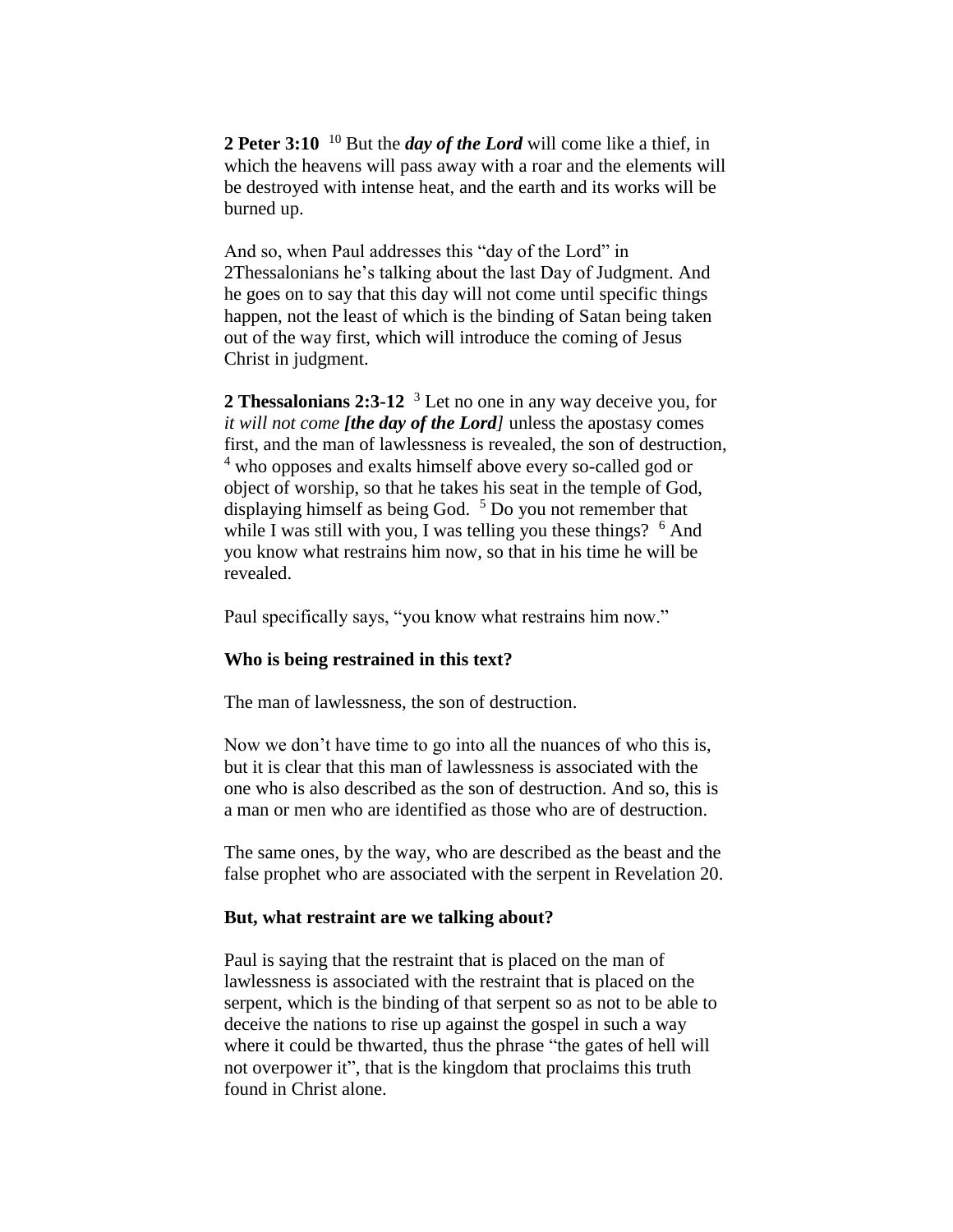But Paul goes on to say that there will be a day when this restraint will be taken out of the way by God as Satan is loosed and the very church that names the name of Christ will be the place of abomination and because of that there will be no safe place for the gospel.

This is what Paul means when he says in **2 Thessalonians 2:3-4**   $\dots$ the son of destruction,  $4$  who opposes and exalts himself above every so-called god or object of worship, so that he takes his seat in the temple of God, displaying himself as being God.

The temple of God is that place where God is said to dwell or reside. That temple of God, where Satan exalts himself, is none other than the church in those days. Remember, this is in connection with the apostasy, and by definition the apostasy is a turning away from the truth.

And Paul is saying that when Satan is loosed from his chains he will come against the church through lies and deception as he exalts himself above the Christ who died for the church, and now claims to be a christ, God Himself.

And in that day the gates of hell will overpower the visible representation of the church to the extent that God allows this to transpire with the result being a swift and sure judgment.

But so as to remind the saints of Satan's intent, though restricted in his binding today, Satan is still given the authority to fight against the church and the gospel of Jesus Christ, but without a final victory until the very end when he is loosed.

2 Thessalonians 2:7-12<sup>7</sup> For the mystery of lawlessness is already at work; only he who now restrains *will do so* until he is taken out of the way. <sup>8</sup> Then that lawless one will be revealed whom the Lord will slay with the breath of His mouth and bring to an end by the appearance of His coming; <sup>9</sup> that is, the one whose coming is in accord with the activity of Satan, with all power and signs and false wonders,  $10$  and with all the deception of wickedness for those who perish, because they did not receive the love of the truth so as to be saved. <sup>11</sup> For this reason God will send upon them a deluding influence so that they will believe what is false,  $12$  in order that they all may be judged who did not believe the truth, but took pleasure in wickedness.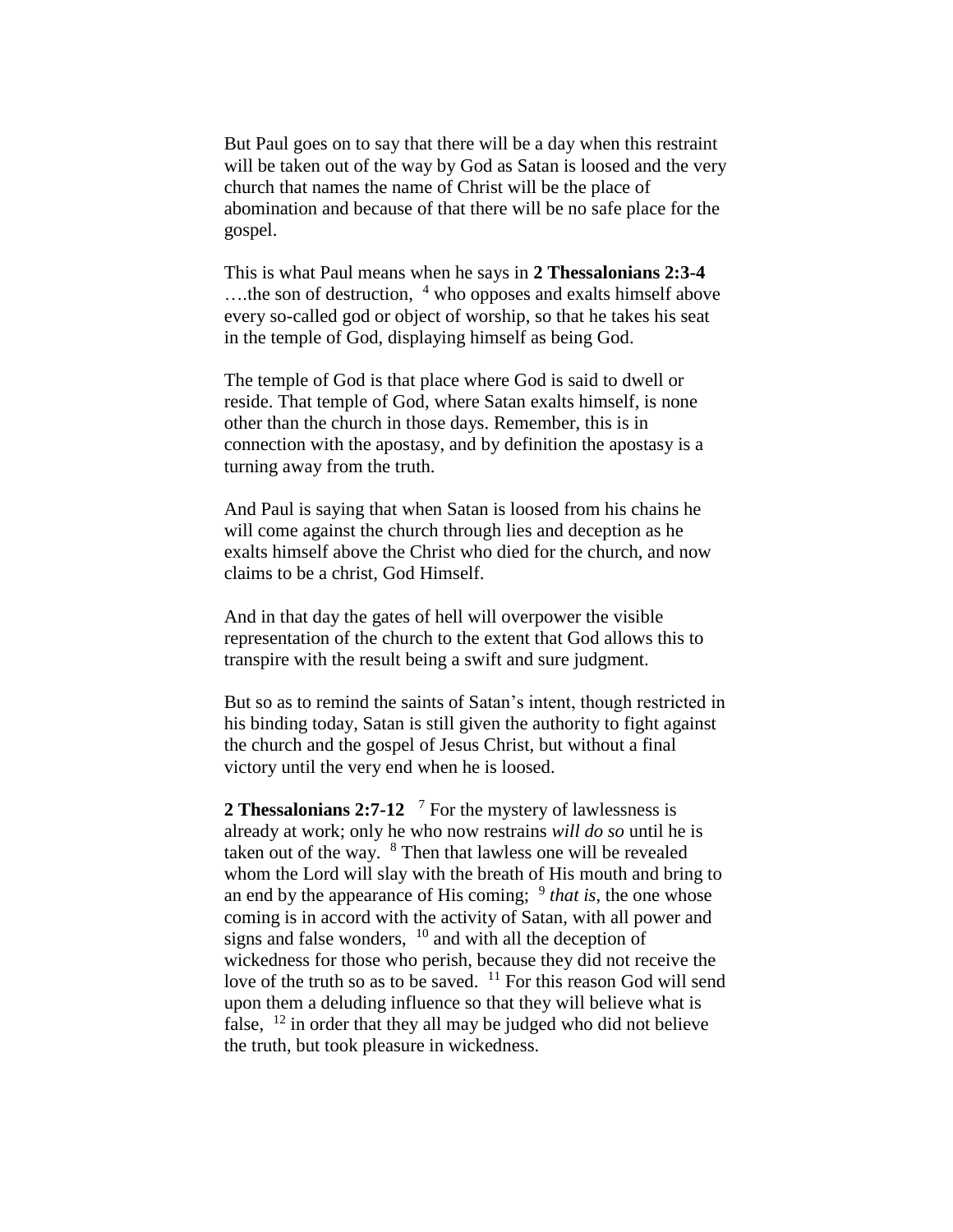It is during this interval where there is a restraint, a binding on Satan and his activity against the gospel, this 1,000 years that is used to symbolically describe God's truth going out into all the world, that is being described in our text of Revelation.

And so, as come back to our text in Rev.20, we continue with this theme of God accomplishing His will. But in this section we move past the restriction placed on Satan and move into the positive aspect of this 1,000 year time frame which includes the recipients of the gospel going forth that cannot be thwarted for a millennium, again the time frame described in symbolic language, between the first and second advents of Jesus Christ.

**Revelation 20:4-6**  <sup>4</sup> Then I saw thrones, and they sat on them, and judgment was given to them. And I *saw* the souls of those who had been beheaded because of their testimony of Jesus and because of the word of God, and those who had not worshiped the beast or his image, and had not received the mark on their forehead and on their hand; and they came to life and reigned with Christ for a thousand years. <sup>5</sup> The rest of the dead did not come to life until the thousand years were completed. This is the first resurrection. <sup>6</sup> Blessed and holy is the one who has a part in the first resurrection; over these the second death has no power, but they will be priests of God and of Christ and will reign with Him for a thousand years.

Let's look at this and keep in mind that Ezekiel is also describing this event in chapter 37 that we'll revisit a little later.

In this portion of the vision, John sees thrones, and those sitting on those thrones are given judgment. He then speaks of the souls of those who had been beheaded for Christ's sake, along with those who had not worshipped the beast.

This by the way, is the same image we have earlier in this book, and is again, another example of how the book of Revelation will often describe the same event in a little different context with either fewer or more details.

**Revelation 6:9-11** <sup>9</sup> When the Lamb broke the fifth seal, I saw underneath the altar the souls of those who had been slain because of the word of God, and because of the testimony which they had maintained; <sup>10</sup> and they cried out with a loud voice, saying, "How long, O Lord, holy and true, will You refrain from judging and avenging our blood on those who dwell on the earth?"  $11$  And there was given to each of them a white robe; and they were told that they should rest for a little while longer, until *the number of*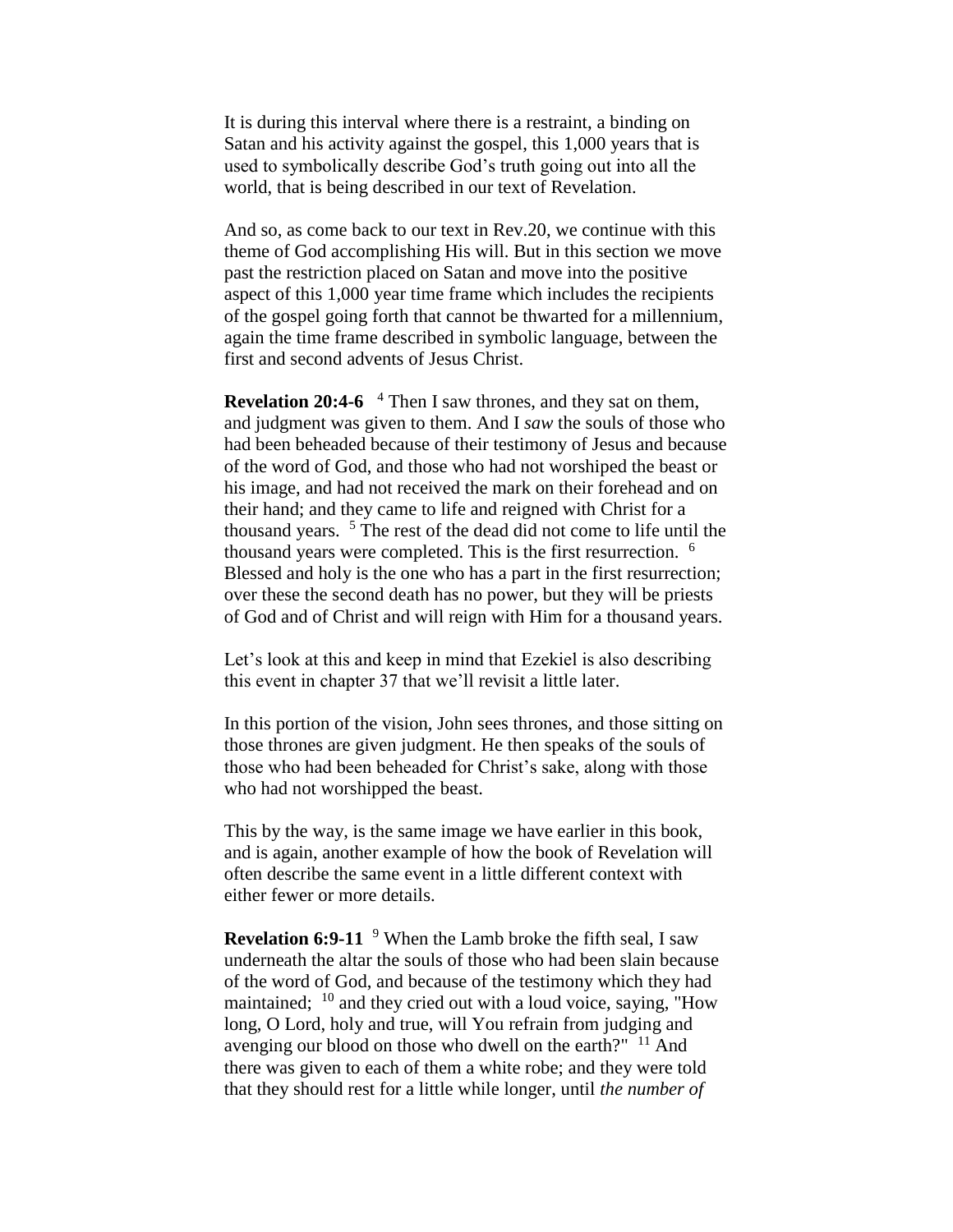their fellow servants and their brethren who were to be killed even as they had been, would be completed also.

Now, here's the question.

## **Where are these souls, in both passages, located?**

In Rev.20:4 John sees thrones. In Rev.6:9 these souls are located under the altar.

The vision, at this point, is taking place where the souls of the saints who have died in Christ reside.

# **Where do the souls of the saints who have died in Christ reside, according to the word of God?**

**2 Corinthians 5:8** <sup>8</sup> we are of good courage, I say, and prefer rather to be absent from the body and to be at home with the Lord.

And so, John is giving us a picture of the saints who have died in Christ around the throne of God in the present heaven.

**Revelation 20:4** and they came to life and reigned with Christ for a thousand years.

# **So, who is reigning with Christ and from where are they reigning for a thousand years?**

The proponents of a literal thousand year reign of Christ tell us that this is addressing both believers and unbelievers living on this present sin filled cursed world during Christ's reign. In other words, the saints are on this present earth ruling and reigning with Christ during this thousand years.

# **But is the text saying that these saints are on earth during this thousand years?**

No. The text specifically says that the souls of these saints are on thrones and under the altar, those who have died for their faith.

And by the way, you'll notice that we are told that these souls came to life and reigned with Christ for a thousand years.

This seems to indicate that they didn't have life until they found themselves in the present heaven. But the Greek would give us a little different picture.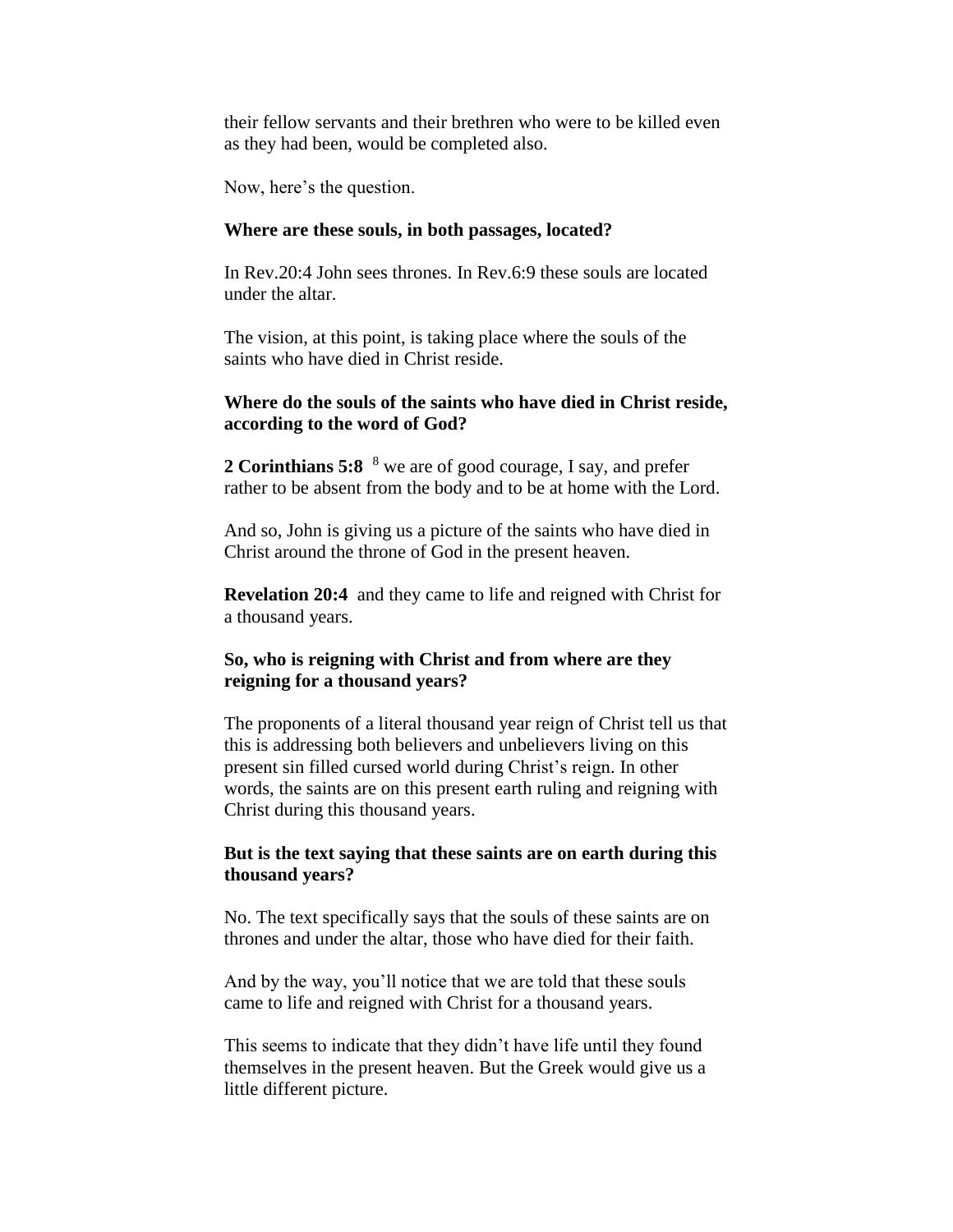The phrase "and they came to" is a juxtaposition of the previously described direct object "the souls" who came to life. But there is only one word that addresses life in this sentence and it's the Greek word *zao* which simply means to live.

And so, the phrase, "and they came to life" is not the only way this can be interpreted, since, "and they came to" is not in the original Greek, but is implied according the context.

Another way in which this can be interpreted is the way the KJV and NKJV interpret it which is, "and they lived and reigned with Christ for a thousand years."

One interpretation gives the impression that they didn't come to life until they got to heaven, while the other says that in the present heaven they simply lived as they reigned from heaven.

The point is, in either interpretation, the life they live, they lived for a thousand years during which time they reigned from heaven, not the earth.

And it is from this perspective that John says that this life is described as the first resurrection.

**Revelation 20:5**  <sup>5</sup> The rest of the dead did not come to life until the thousand years were completed. This is the first resurrection.

The first resurrection is not describing the rest of the dead who did not come to life until the thousand years were completed, but everything just described up to that point.

Stay with me here because we're going to address what this first resurrection is in just a moment. But before we do that let me just quickly speak to those "who do not come to life until the thousand years are completed."

We've already seen how the number , 1,000, is a symbolic number in a book that is full of symbolism. And this number speaks to the totality of time that God employs to bring about His plan of redemption from the binding of Satan, which took place at the cross, to the end of this thousand years, which describes the return of Jesus Christ in judgment.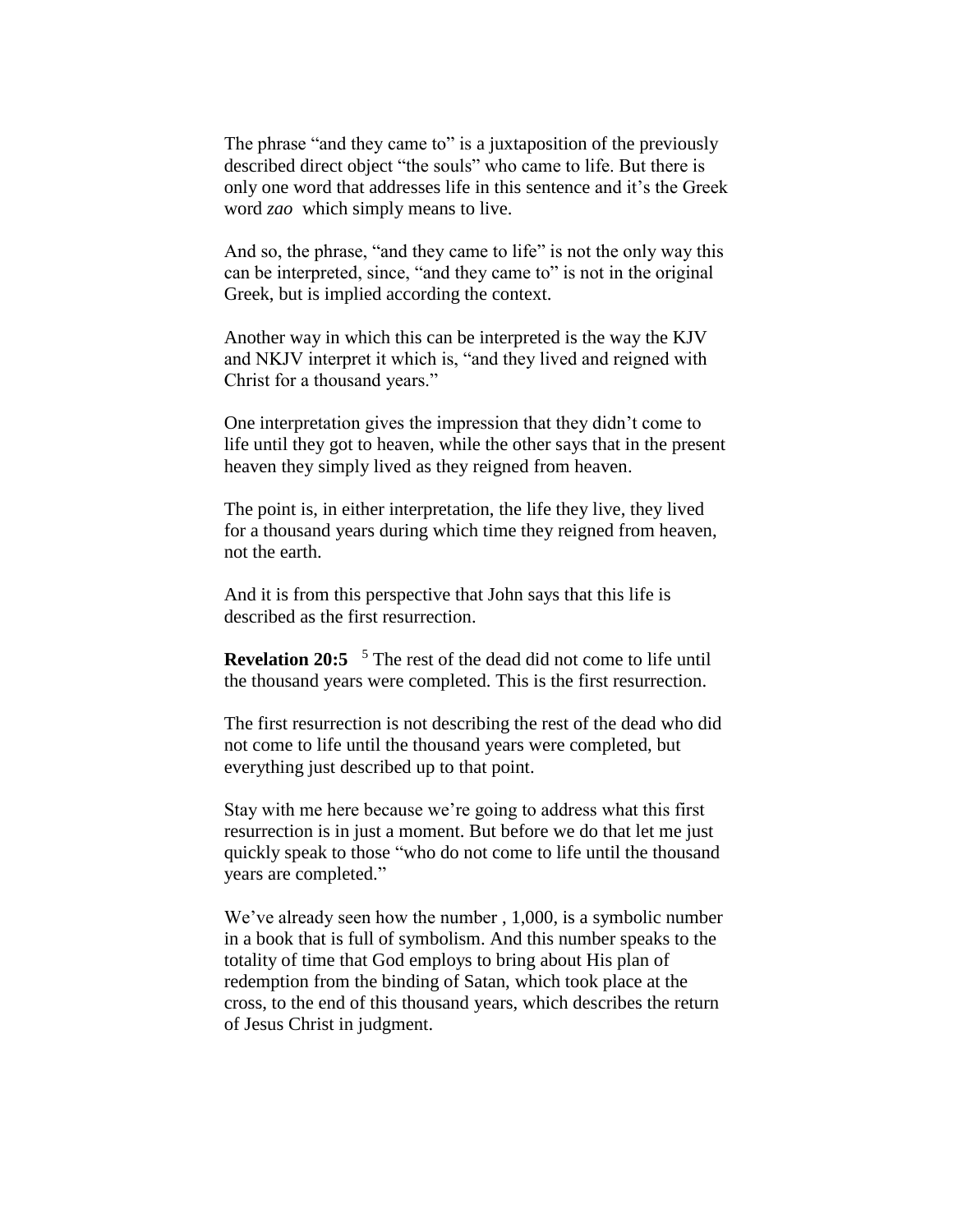And so, when it says that the rest of the dead did not come to life until the thousand years are completed, it is saying that they did not come to life until Christ returns.

Well, if those who are dead in Christ are alive in heaven for a thousand years, from the time that they died in Christ until Christ comes back, who are the rest of the dead who come to life at the end of the thousand years?

It must be those who do not have the same kind of life as those who died in Christ. In other words, those who don't have life in Christ, who would be all those who rejected Christ during this same time period.

And so, when John identifies those who died in Christ during this thousand years as partakers of the first resurrection, between the cross and the second coming of Christ, it cannot be describing a physical resurrection, but a spiritual resurrection.

But because this is described as the first resurrection it presupposes that there is a second resurrection which is different in kind because we know that when Christ returns He will raise all of His people physically from the dead. And this is what is implied in the phrase, "The rest of the dead did not come to life until the thousand years were completed."

In other words, those who were dead spiritually because of their unbelief in Christ, did not come to physical life until the thousand years were completed. This speaks to the final resurrection of all people when Christ returns.

Sam Storms in his book, Kingdom Come, sums it up this way when addressing the time between Christ's first and second coming.

"The believer DIES PHYSICALLY but experiences SPIRITUAL RESURRECTION!"

"The unbeliever is RESURRECTED PHYSICALLY but experiences SPIRITUAL DEATH!"

And this is the play on words that John has been using in this section when he speaks about a first resurrection that results in being excluded from experiencing the second death.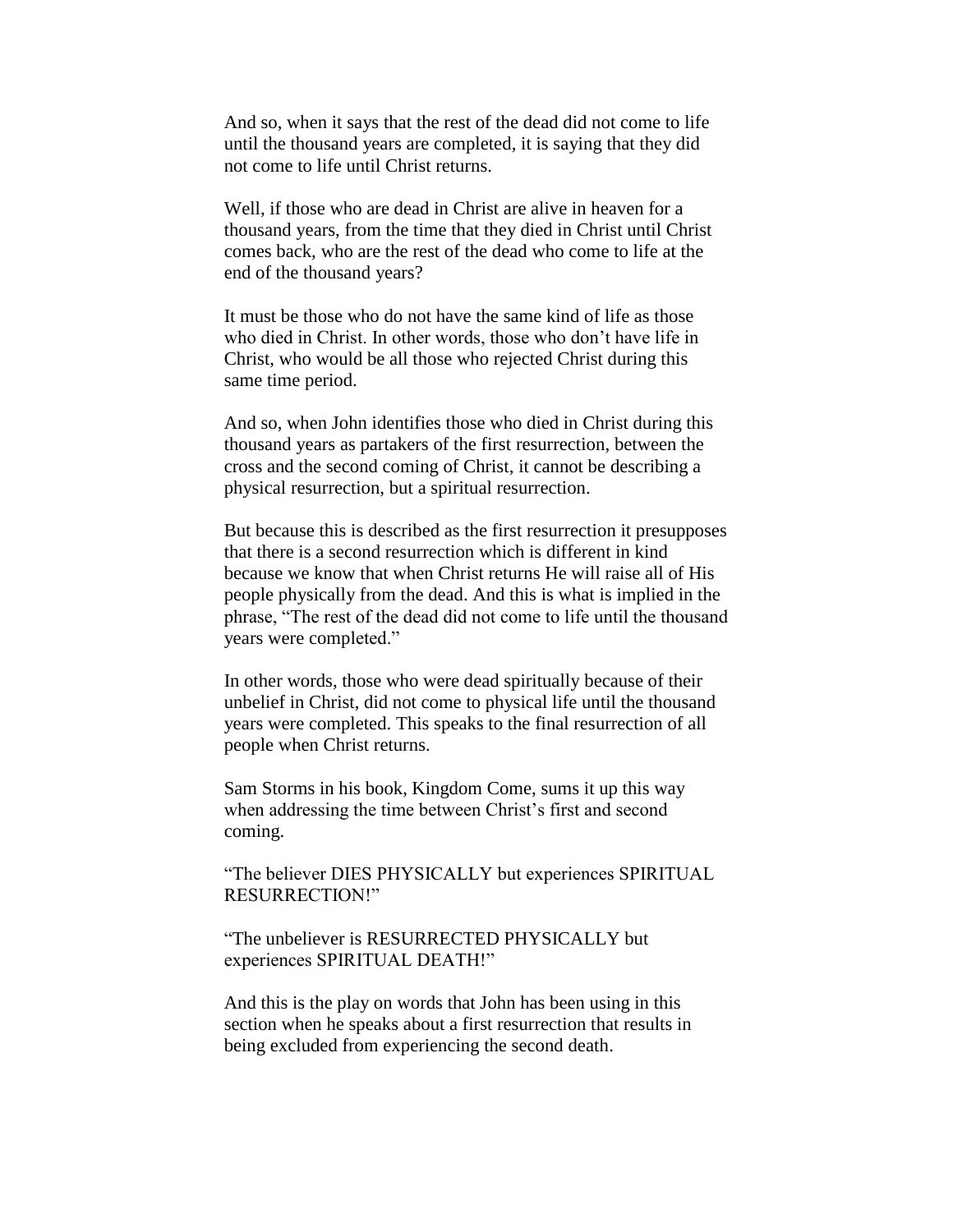**Revelation 20:6** <sup>6</sup> Blessed and holy is the one who has a part in the first resurrection; over these the second death has no power, but they will be priests of God and of Christ and will reign with Him for a thousand years.

You'll notice that John speaks of a first resurrection and a second death. But he never uses the terms second resurrection or first death.

It's all implied and designed for the result of the one to be applied to the second.

And so, if you have tasted the first resurrection you will not taste the second death.

Well, what is the second death?

**Revelation 20:14**  <sup>14</sup> Then death and Hades were thrown into the lake of fire. This is the second death, the lake of fire.

The rest of the dead who came to life at the end of the thousand years are all of those who are spiritually dead and have aligned themselves with the devil, the beast and the false prophet.

And so, the second death is an eternal spiritual death in resurrected bodies on the last day at the Great White Throne judgment.

Therefore, the first death is necessarily that death associated with Adam that results in both spiritual and physical death. Unless that unbeliever has a spiritual resurrection, with new life in Christ, that unbeliever awaits the second death in the lake of fire.

Therefore, as it pertains to the first resurrection of believers, the converse is also true. The physical death of the believer allows him or her to experience the outworking of this first resurrection as they await the resurrection unto eternal life when Christ returns on the last day when we're told in **John 6:39**  <sup>39</sup> "This is the will of Him who sent Me, that of all that He has given Me I lose nothing, but raise it up on the last day.

And so, to sum up. John is describing a heavenly scene where the souls of those believers who died in Christ are experiencing a spiritual resurrection where they enjoy a foretaste of this resurrection life for an extended period, symbolically described as a thousand years, until Christ descends with a shout and gives them their resurrected bodies to be with Him forever on the new earth.